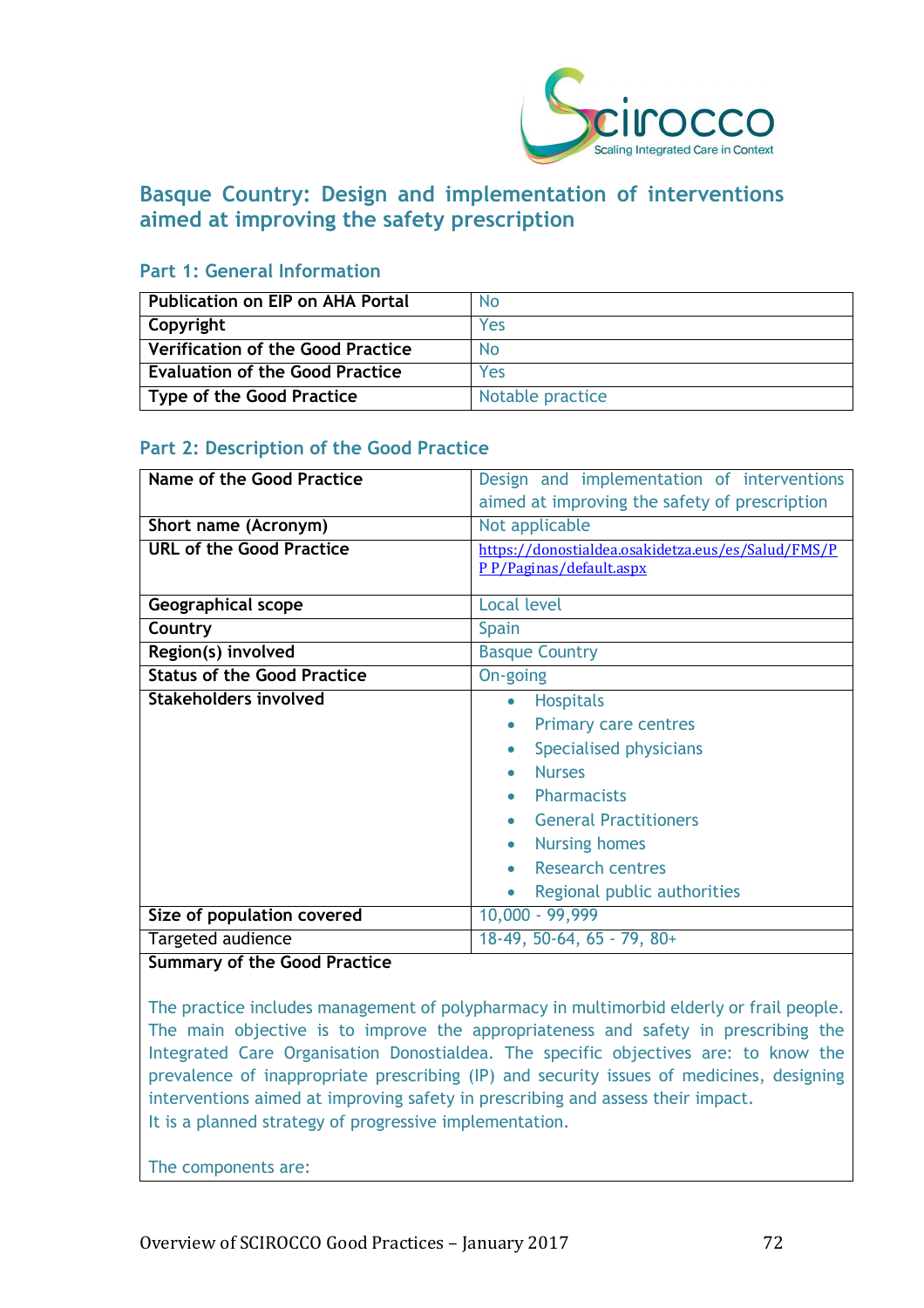

| $\bullet$<br>$\bullet$<br>$\bullet$<br>$\bullet$<br>$\bullet$ | Training aimed at medical and nursing professionals with the following modules:<br>general training in polypharmacy and conservative prescribing, medication<br>reconciliation, review of mediation (tools and case studies); Medication review in<br>specific areas related to each project to be implemented (excessive polypharmacy,<br>renal failure, STOPP- START criteria, osteoporosis, medicine safety signals, etc.).<br>Methodology: training "cascade" interactive. The promoter group, led from Primary<br>Care Pharmacy and of multidisciplinary composition, prepares materials and<br>provides "training of trainers" (a reference-forming in each primary care unit).<br>Consensus between primary care and specialist-care<br>Identification of multimorbid patients through the tool "Osakidetza Business<br>Intelligence (OBI)"<br>Medication Review by the primary care physician<br>Evaluation and feedback to professionals |
|---------------------------------------------------------------|---------------------------------------------------------------------------------------------------------------------------------------------------------------------------------------------------------------------------------------------------------------------------------------------------------------------------------------------------------------------------------------------------------------------------------------------------------------------------------------------------------------------------------------------------------------------------------------------------------------------------------------------------------------------------------------------------------------------------------------------------------------------------------------------------------------------------------------------------------------------------------------------------------------------------------------------------|
|                                                               |                                                                                                                                                                                                                                                                                                                                                                                                                                                                                                                                                                                                                                                                                                                                                                                                                                                                                                                                                   |
|                                                               | Transferable key aspects: training methodology, automation of consults, local consensus                                                                                                                                                                                                                                                                                                                                                                                                                                                                                                                                                                                                                                                                                                                                                                                                                                                           |
|                                                               | process, medication review methodology, evaluation.                                                                                                                                                                                                                                                                                                                                                                                                                                                                                                                                                                                                                                                                                                                                                                                                                                                                                               |
|                                                               | Key words: drug-related side effects, adverse reactions, inappropriate prescription,                                                                                                                                                                                                                                                                                                                                                                                                                                                                                                                                                                                                                                                                                                                                                                                                                                                              |
|                                                               | implementation, medication reconciliation.<br>Good practice being part of the larger programme                                                                                                                                                                                                                                                                                                                                                                                                                                                                                                                                                                                                                                                                                                                                                                                                                                                    |
|                                                               |                                                                                                                                                                                                                                                                                                                                                                                                                                                                                                                                                                                                                                                                                                                                                                                                                                                                                                                                                   |
| Yes.                                                          |                                                                                                                                                                                                                                                                                                                                                                                                                                                                                                                                                                                                                                                                                                                                                                                                                                                                                                                                                   |
|                                                               | It is part of the strategy for the Rational Use of Medicines aligned with the strategy of<br>patient safety and chronicity of our health organisation.<br>Challenges / problems addressed by the good practice                                                                                                                                                                                                                                                                                                                                                                                                                                                                                                                                                                                                                                                                                                                                    |
|                                                               |                                                                                                                                                                                                                                                                                                                                                                                                                                                                                                                                                                                                                                                                                                                                                                                                                                                                                                                                                   |
| $\bullet$                                                     | High prevalence of polypharmacy in our environment and exponential upward trend.                                                                                                                                                                                                                                                                                                                                                                                                                                                                                                                                                                                                                                                                                                                                                                                                                                                                  |
| $\bullet$                                                     | High prevalence of inappropriate prescribing and safety problems associated with                                                                                                                                                                                                                                                                                                                                                                                                                                                                                                                                                                                                                                                                                                                                                                                                                                                                  |
|                                                               | drugs in our environment.                                                                                                                                                                                                                                                                                                                                                                                                                                                                                                                                                                                                                                                                                                                                                                                                                                                                                                                         |
| $\bullet$                                                     | Coordination problems between primary care and specialized in managing<br>medication in complex patient care.                                                                                                                                                                                                                                                                                                                                                                                                                                                                                                                                                                                                                                                                                                                                                                                                                                     |
|                                                               | Difficulty to implement changes related to improving the appropriateness of                                                                                                                                                                                                                                                                                                                                                                                                                                                                                                                                                                                                                                                                                                                                                                                                                                                                       |
|                                                               | prescribing. It is necessary to design, pilot, evaluate and implement effective<br>interventions tailored to the context.                                                                                                                                                                                                                                                                                                                                                                                                                                                                                                                                                                                                                                                                                                                                                                                                                         |
|                                                               | Importance of the challenges / problems before starting to implement good practice                                                                                                                                                                                                                                                                                                                                                                                                                                                                                                                                                                                                                                                                                                                                                                                                                                                                |
|                                                               |                                                                                                                                                                                                                                                                                                                                                                                                                                                                                                                                                                                                                                                                                                                                                                                                                                                                                                                                                   |
| $\bullet$                                                     | Prevalence of polypharmacy in the Integrated care organisation: > 5 drugs, 52,757                                                                                                                                                                                                                                                                                                                                                                                                                                                                                                                                                                                                                                                                                                                                                                                                                                                                 |
|                                                               | patients> 10 drugs, 11,281 (47% and 12% of people over 65).                                                                                                                                                                                                                                                                                                                                                                                                                                                                                                                                                                                                                                                                                                                                                                                                                                                                                       |
|                                                               | Approximately one in five prescriptions are inappropriate. 70% of our polymedicated                                                                                                                                                                                                                                                                                                                                                                                                                                                                                                                                                                                                                                                                                                                                                                                                                                                               |
|                                                               | has at least one general STOPP criteria. Security alerts of the Spanish Agency for                                                                                                                                                                                                                                                                                                                                                                                                                                                                                                                                                                                                                                                                                                                                                                                                                                                                |
|                                                               | Medicines and Health Products (AEMPS) affect about 1,000 patients each year.                                                                                                                                                                                                                                                                                                                                                                                                                                                                                                                                                                                                                                                                                                                                                                                                                                                                      |
| $\bullet$                                                     | Discrepancies are responsible for more than half of medication errors that occur in                                                                                                                                                                                                                                                                                                                                                                                                                                                                                                                                                                                                                                                                                                                                                                                                                                                               |
|                                                               | care transitions. Using Presbide (integrated electronic prescription tool) was                                                                                                                                                                                                                                                                                                                                                                                                                                                                                                                                                                                                                                                                                                                                                                                                                                                                    |
|                                                               | residual in 2014 specializing in care.                                                                                                                                                                                                                                                                                                                                                                                                                                                                                                                                                                                                                                                                                                                                                                                                                                                                                                            |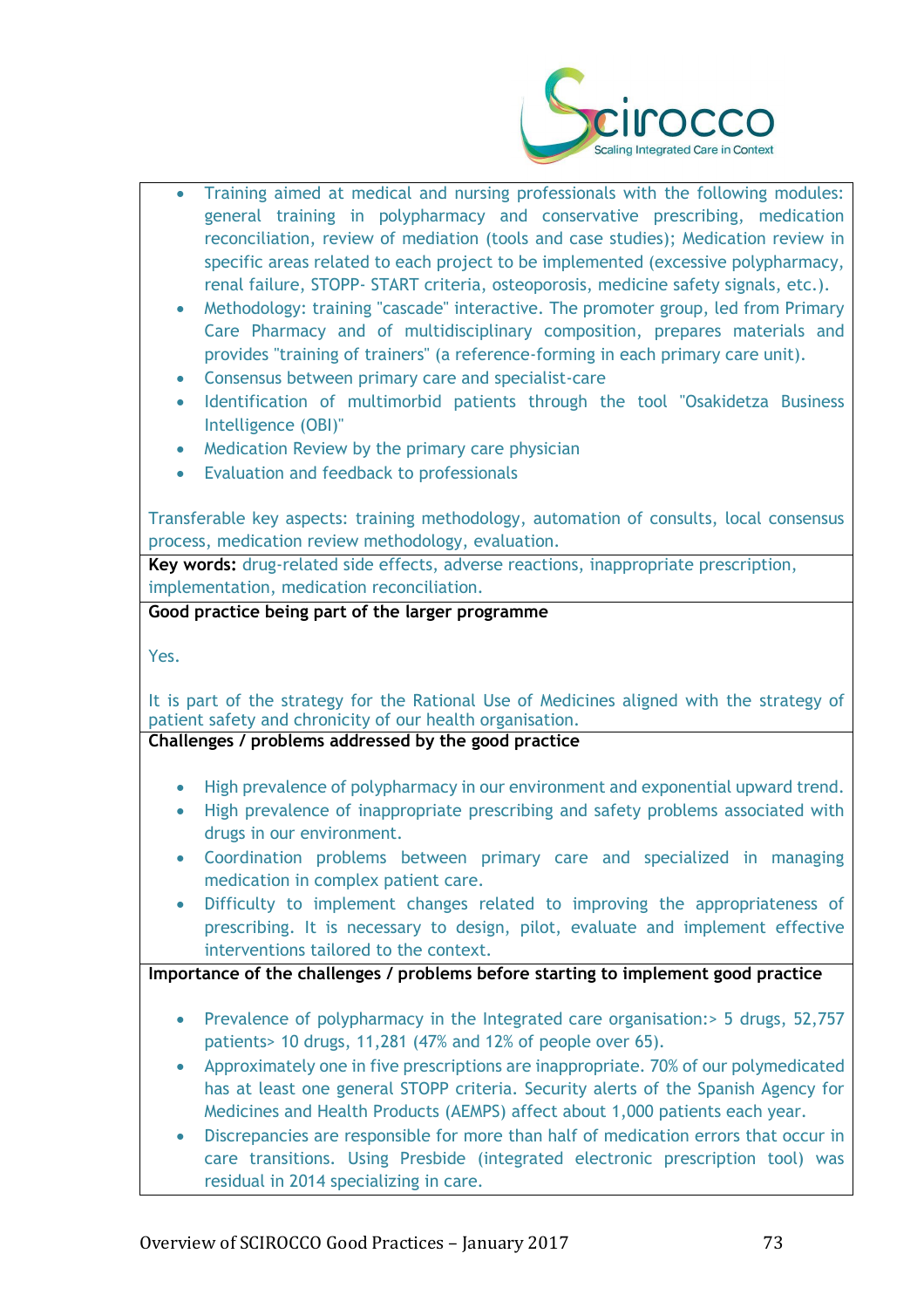

### **Environment before the good practice was implemented**

Within the lines of work "Patient safety", the review of medication in a punctual manner was promoted. However, no specific training was provided, or target populations were identified, and then was no tool as OBI (Oracley business intelligence) to design consultations to identify inappropriate prescribing. Neither was assessed their impact.

**Key innovative elements of the good practice and how the good practice improved situation compared to previous practice**

- The practice systematizes the process of reviewing medication, by promoting the use of tools with implicit and explicit criteria.
- The cascade training through the training of trainers allows in a reduced time, the deployment to all primary care units (UAP) of the Integrated care organisation (20, 250 family physicians). The involvement of trainers is high and the methodology is participatory. Its reception has been very good (above average scores 8.5 out of 10 in all educational activities), attended> 70% of recipients.
- The electronic identification of populations at risk and inappropriate prescriptions allows acting on large patient populations, and to automatize and monitor the consults.
- Promotes consensus between primary care and specialized care, through meetings with heads and service leaders, focused on issues of specific, measurable and assessable security, promoting mutual understanding and agreement.

# **Part 3: Transferability of the Good Practice**

| <b>Cost-effectiveness of the good practice</b>   Equal costs, improved outcomes |                                                                                 |
|---------------------------------------------------------------------------------|---------------------------------------------------------------------------------|
| (including all kind of costs and outcomes)                                      |                                                                                 |
| such as better health, quality of life or                                       |                                                                                 |
| other resources)                                                                |                                                                                 |
|                                                                                 | Becourage required for the deployment of the good practice (percepsed equipment |

**Resources required for the deployment of the good practice (personnel, equipment, facilities, ICT and other resources required)**

The practice has been implemented with the resources available in the integrated health organisation Donostialdea. The training is integrated into the continuous training plan of the organisation and teachers have not received any additional resources, pharmaceutical practice are regular staff, as well as all the promoters and trainers. Medical professionals who perform medication review their patients use their time for consultation, considered a care activity. The tools we use (OBI; Presbide, etc.) are owned by Osakidetza.

However, the resources required by the practice are as follows:

• Staff

It requires at least a pharmacist (preferably within the team), whose functions are to identify areas of inappropriate prescribing, prioritize and plan activities and tasks, conduct literature reviews and writing drafts of teaching materials, participate in training, get patient identifiers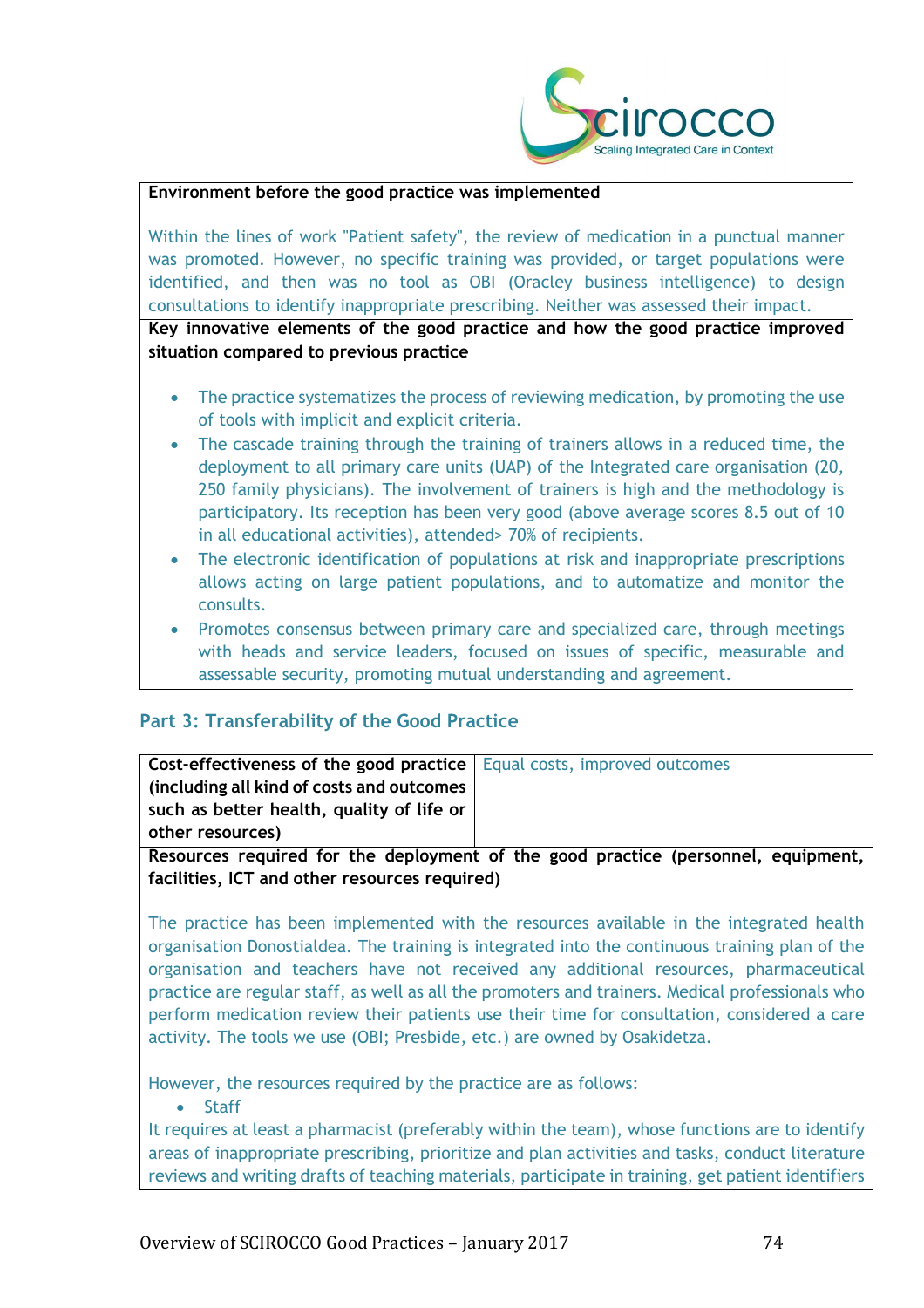

through OBI and assess impact. A promoter group: multidisciplinary team (care physicians, nursing, internal medicine, geriatrics) to prioritize and plan activities and tasks, review the contents of the training and teaching assignments. A trainer for each primary care unit and a leader of the hospital service.

It is desirable to have methodological support (in our case, the Research Unit Primary Care). • ICTs

A Web page on which all the contents of the training and projects are available. In our case, we use the Intranet of the Integrated care organisation Donostialdea [\(https://donostialdea.osakidetza.eus/es/Salud/FMS/PPP/Paginas/default.aspx\)](https://donostialdea.osakidetza.eus/es/Salud/FMS/PPP/Paginas/default.aspx).

Electronic prescription system implemented. In Osakidetza, Presbide is a common system for primary and specialty care: in primary care, virtually all prescriptions are electronical (the use of prescription paper is residual).

A data mining tool electronic prescriptions. In our case, Oracle Business Intelligence (OBI)

| <b>Total budget of the Good Practice</b> | $\in$ 10.000 - € 99,999 |
|------------------------------------------|-------------------------|
| Source of funding                        | <b>Regional funding</b> |

**The main actions that have to be done to deploy the Good Practice**

The main actions have been the following:

- Recognition: The Integrated care organisation managers has promoted and facilitated the project. The work of professionals involved has been recognized. The time for medication review counts as care time and there is a specific act for registration. The time to prepare trainers sessions counts too as care time.
- Professional Roles: The Roles of the pharmacy unit, the promoters group and trainers have been defined. The professionals have voluntarily accepted these roles.
- Training: Training is one of the essential components of practice. It is integrated into the continuing education of the organisation, which has its accreditation system.
- Recruitment: At least requires a pharmacist to lead the process, a promoters group and a trainers group.

## **Issues during the implementation of the Good Practice**

The five main difficulties are the following:

- Lack of time for the medication review, because the practice is done in routine clinical care.
- Difficulty to involve care professionals specialized in reviewing the established treatments.
- Resistance primary care physician to modify prescriptions initiated by other physicians, usually of specialized care. - Resistance of the patient to discontinuation of treatment due to perception of benefits or fear of relapse.
- The inertia of professionals, facilitated by the prescription system to automatically renew prescriptions.

**Additional resources required to scale up Good Practice**

No.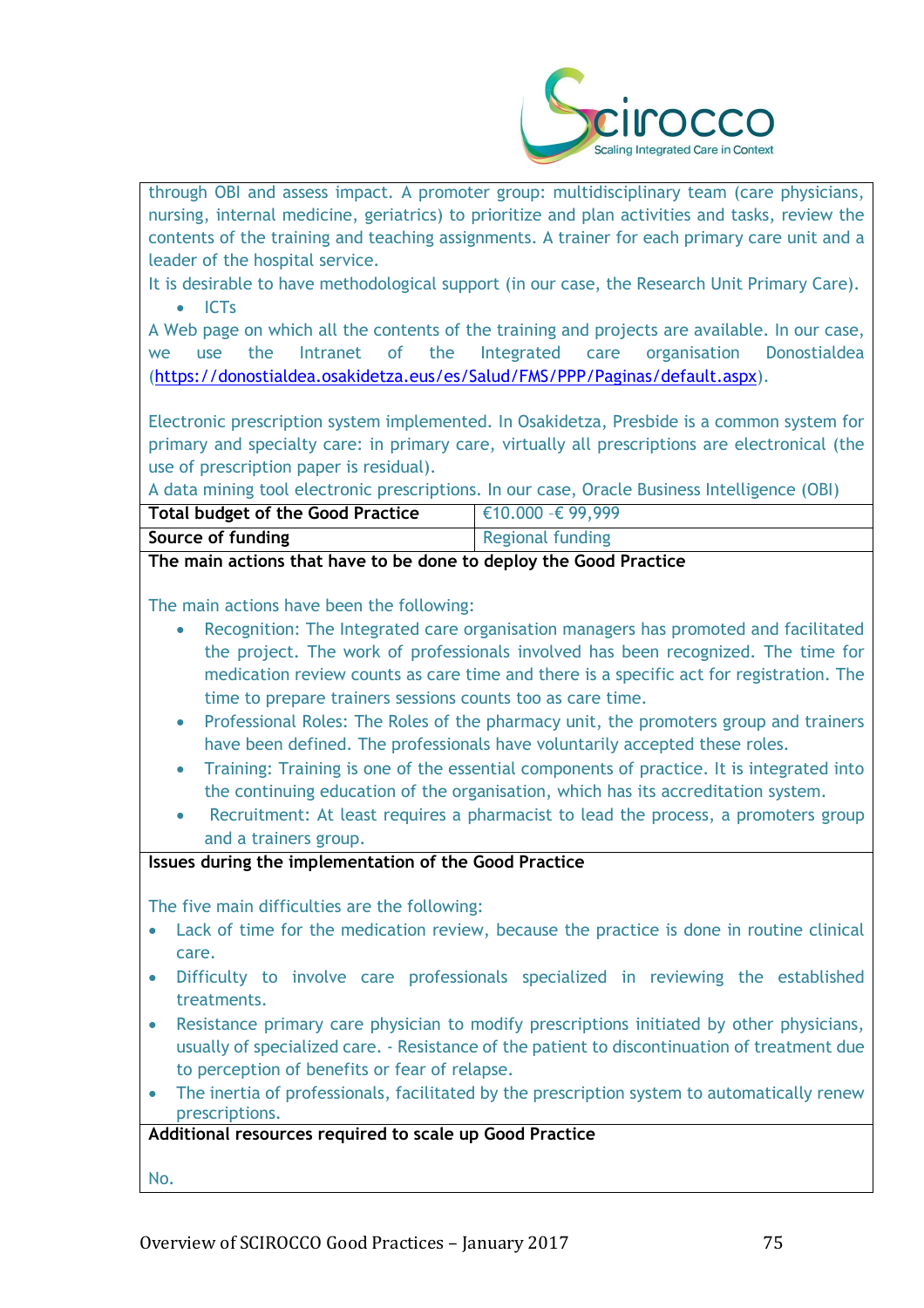

#### **Basis to support sustainability of the Good Practice**

- The excellent reception and evaluation of successive training activities (2013-2016). Average ratings above 8.5 out of 10 in all educational activities, with an assistance> 70% of receivers.
- In the case of osteoporosis and the prescription of bisphosphonate treatments of more than 5-year duration, after the reduction obtained in 2014 (44.6%), prescription remains in 2016, without having evidenced a progressive return to the initial situation.
- The prevalence of certain potentially inappropriate prescriptions (such as nonsteroidal anti-inflammatory drugs in heart failure or co-prescription of NSAIDs with anticoagulants or antiplatelet) keeps reduced after the intervention in 2014.

#### **Evidence to observe the Good Practice**

A visit to implementation site. Memory of the practice: <https://donostialdea.osakidetza.eus/es/Salud/FMS/Paginas/default.aspx>

Video:

<https://donostialdea.osakidetza.eus/es/Docencia%20e%20investiga/BP/Paginas/default.aspx>

Article: Newspaper (Gaceta Sanitaria, 2016): "Deprescribing long-term treatments for osteoporosis with bisphosphonates in primary care in the Basque Country

# **Part 4: Viability assessment of the Good Practice**

# **Time needed to deploy the Good Practice**

Between one year and three years.

- 2013: Presentation of the Proposal to the managers. Creation of the promoter and trainer groups. – Training process on polypharmacy general concepts and conservative prescribing - Seminar of the promoter group with all the trainers for training evaluation, barriers identification and facilitators to medication review, and the establishment of priorities and lines of work.
- 2014: Practical implementation of the general concepts in the area of osteoporosis, "Bisphosphonate deprescription in long-term treatment" by a multifactorial intervention that included training, patient identifiers and consensus with specialized services referral hospital. - Specific training workshops for nurses on "Monitoring and Medication Reconciliation". - "Prudent Prescription" workshops and a practical workshop in online drug information sources. - Design and deployment of the intervention: "Review of medication in people over 80 years with 10 or more drugs" cascade training, patient identification and potentially inappropriate prescriptions, review by the primary care physician. - Design and deployment of the intervention: "Adequacy of drugs in patients with renal failure and diabetes."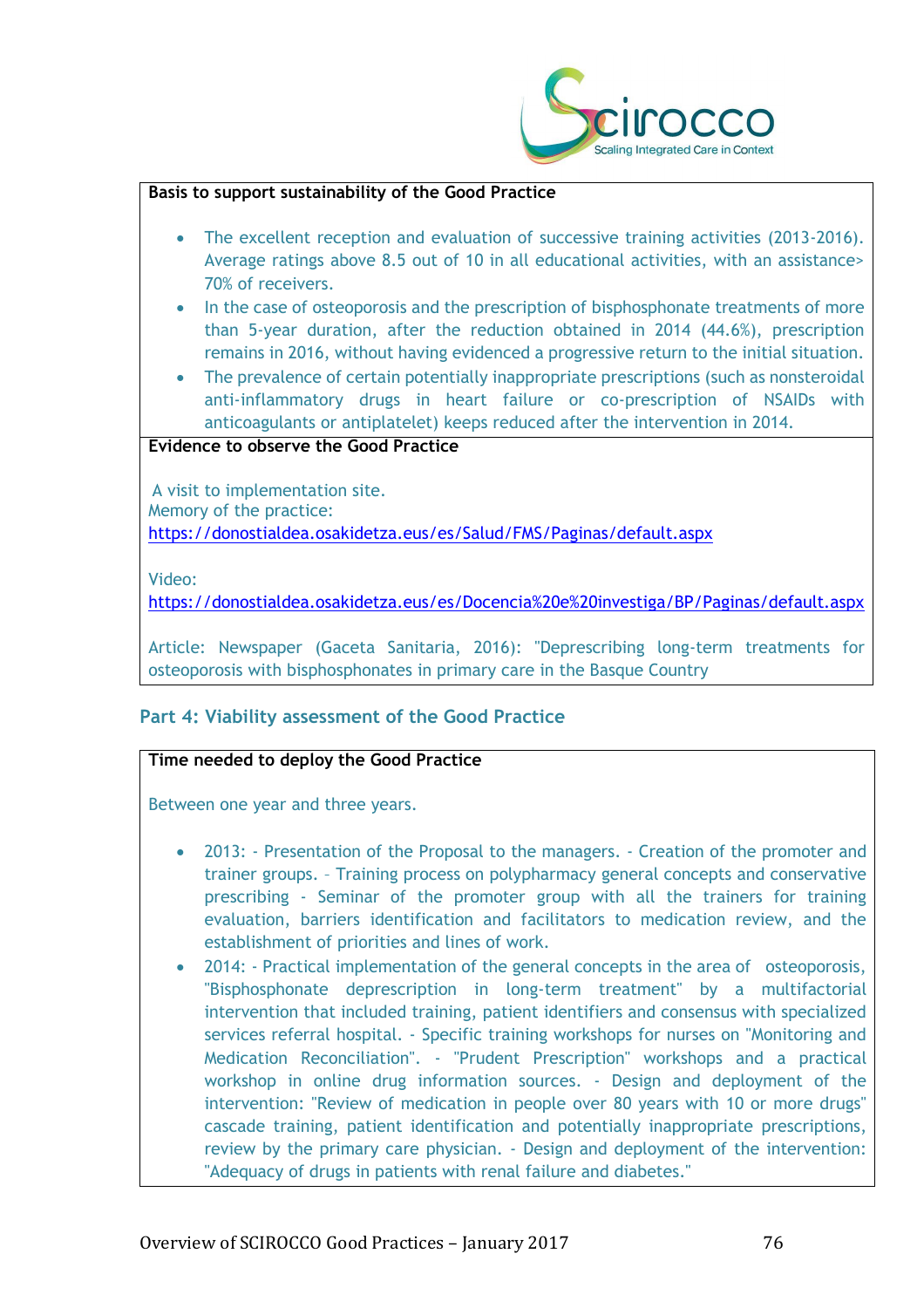

- 2015 Impact assessment of projects 2014: "Deprescription of bisphosphonate in longterm treatment", "Medication review in people over 80 years with 10 or more drugs", " Adequacy of drugs in patients with renal failure and diabetes ". - Design of intervention: "Collaboration primary care - specialized care in patients with polypharmacy".
- 2016 Deployment and implementation of the intervention: "Collaboration primary care- specialized care in polypharmacy".

**Investment per citizens / patient / client in terms of financial resources**

Between €100 – €1.000 per targeted citizen / patient.

It is really less than 100€, specifically are 30€ per patient. The cost calculation is shown below:

Training: - 1 training of trainers workshop: 300  $\epsilon$  (6 hour workshop taught by two people (total 12 hours), cost / shared time:  $25 \text{ } \epsilon$ . - 40 sessions in Primary Care Units: 1800  $\epsilon$ (two per unit), 1.5 h each, cost / time one teacher =  $30 \text{ } \epsilon$ . - Meetings of the promoter group: 1920 €. 3 annual meetings of 2 hours, 8 persons, 40 € / hour. - Total training: 4020 € / year. - Training for three years: 12060 €. - Expenditure per patient: 12.060 (53.0000 polypharmacy):  $0.2 \notin \ell$  patient Pharmacist: half day / year,  $\epsilon$  50,000 / year, 25000 € / year. - Pharmaceutical three years part- time: 75000 €. - Expenditure per patient (polypharmacy 53.0000): 1.4  $\epsilon$ . Time primary care physician for review: 27  $\epsilon$  / patient. 1 hour (40 €.) For a full review of medication and 20 minutes (13 €) for review of specific criteria is estimated inappropriate prescribing. It is estimated that half of patients will require a full review and half a partial, average of 40 minutes per patient. In three years could be revised 53,000 polypharmacy patients (70 patients / physician and year).

**Evidence behind the Good Practice**

Documented evidence. Evidence is based on systematic qualitative and quantitative studies.

Security Alerts: in 2014-2015 have reported five security alerts involving 2,000 patients. - Deprescription of bisphosphonate: 44.6% (1212/2717) of the active treatments were discontinued. shifts to another group of drugs for osteoporosis only in 5.9% of cases were observed discontinued. The estimated drug saving was  $\epsilon$  251,232 compared initial cost of 697,019  $€.$  - Polymedicated over 80 years with 10 or more drugs: A reduction was observed in the number of drugs of  $-0.88$  (95% CI. 0.72 to  $-1.04$ , p $\leq 0.0001$ , representing a reduction of 7.4% of all prescriptions are he observed a reduction of 27.1% of potential security problems. - Renal failure and diabetes: A decrease was observed in the prevalence of inappropriate prescriptions of 56% (64/114) in the unit in which was implemented (Zumaia-Zestoa- Getaria). - Collaboration primary care-specialized care in polypharmacy. On going:. 7 hospital services have been implicated. Inappropriate prescriptions affect to the following number of patients per service: cardiology (3926), digestive (3384), rheumatology- traumatology (4817), gynaecology (429), mental health (530), respiratory (142).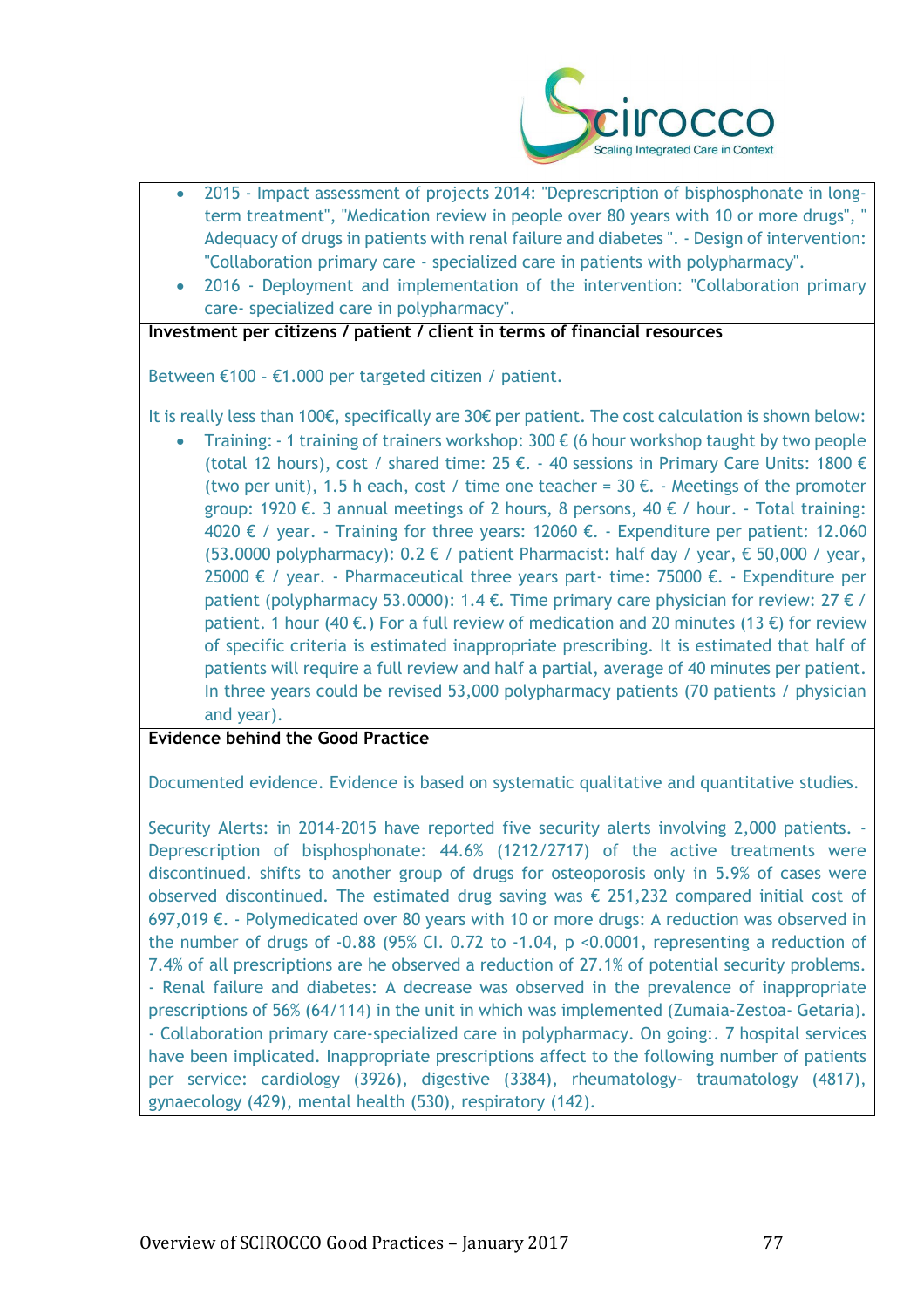

#### **Maturity of the Good Practice**

There is evidence that the practice is economically viable and brings benefits to the target group. Further research and development is needed in order to achieve market impact and for the practice to become routine use.

Economic viability. As discussed in previous sections, in our organisation, the practice has been carried out without additional resources (except for 30,000 euros in three years corresponding to finance projects via the initiative "Botton up" of Osakidetza). However, in question 33, we have made an estimate of what it would if it were made extra resources. On the other hand, in patients with polypharmacy, the practice has been shown to reduce the number of total prescriptions (7% reduction) and the number of inappropriate prescriptions (27%). Given that the annual cost per patient polymedicated in our OSI is 490  $\epsilon$ , in three years would be 1470  $\epsilon$  / patient, a 7% reduction would save on drugs of 103  $\epsilon$  above the cost of the intervention. The economic impact of reducing inappropriate prescribing on hospitalizations is unknown.

**Estimated time of impact of the Good Practice**

Medium impact – e.g. shortly beyond the pilot project period. **Impact observed**

Better quality of life (societal)

Assessments that have been made are short-term. We have preliminary data indicating that the practice is sustainable (question 30). It has substantially improved the potentially inappropriate prescriptions but its impact on hospital admissions is unknown. However, throughout 2016 and also at work on osteoporosis have reached agreements with the 7 hospital services.

#### **Transferability of the Good Practice**

Ready for transfer, but the innovative practice has not been transferred yet. The innovative practice has been developed on local/regional/national level and transferability has been considered and structural, political and systematic recommendations have been presented. However, the innovative practice has not been transferred yet.

They have identified the following practice recommendations for transferability and sustainability:

- In order to the work line has continuity, it is essential to promote collaborative work between clinical professionals from various primary care units and hospital services of the organisation as well as other agents involved in the treatment of our patients (medical centres residential, mental health, etc.).
- The cascade training strategy has been very well received by clinicians, with a high assistance and high training activity scores. It generates group dynamics and encourages participation and involvement of clinicians. The presence of primary care